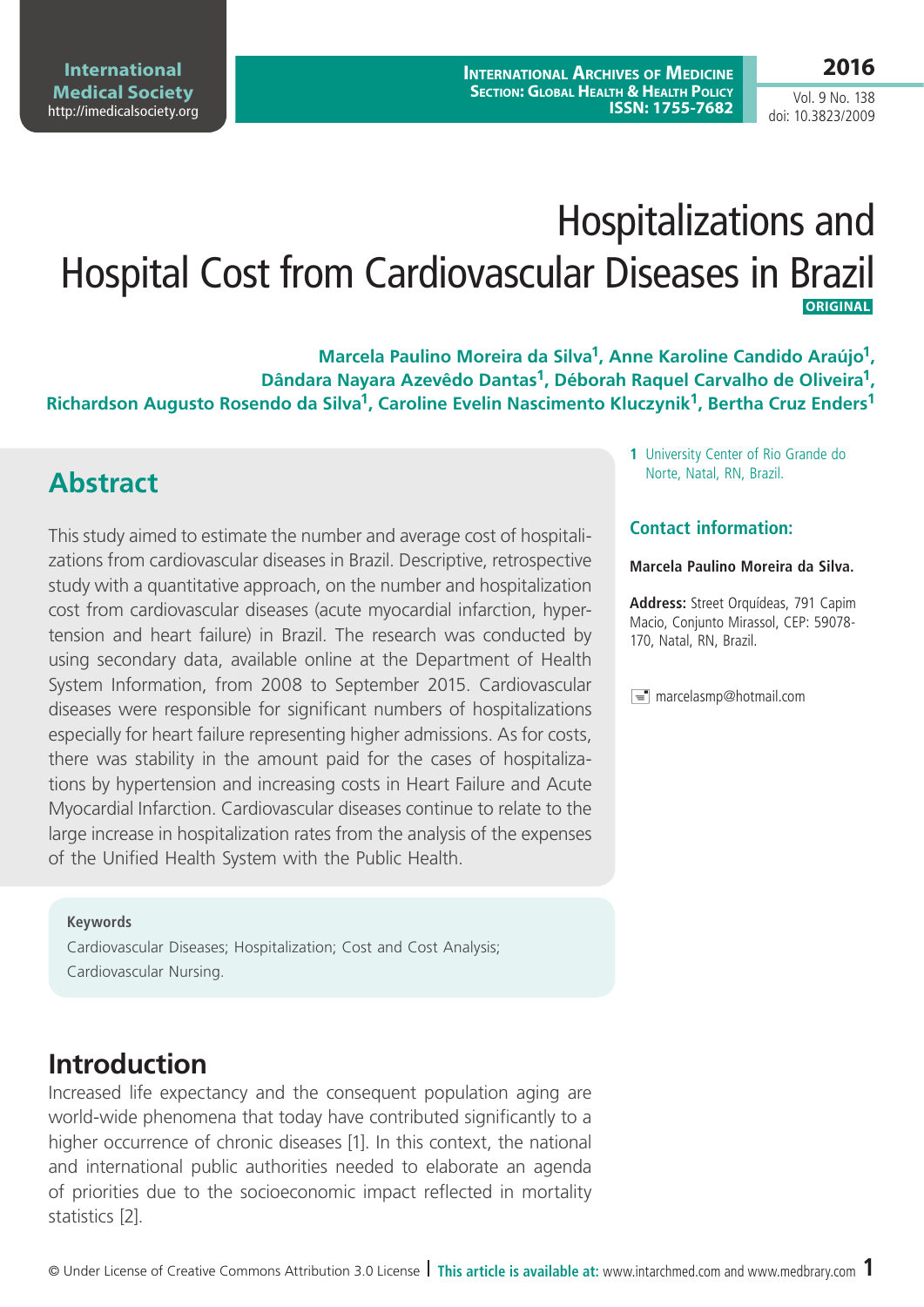Vol. 9 No. 138 doi: 10.3823/2009

**2016**

**International Archives of Medicine Section: Global Health & Health Policy ISSN: 1755-7682**

In this scenario, the report by the World Health Organization in 2012 is highlighted, dealing with mortality from CVDs. In this document, there is a comparison of 2008 data with 17 million deaths related to cardiovascular events, and in 2030, there was an increase in 25 million deaths [3]. In line with such indices, cardiovascular diseases in Brazil are the leading causes of deaths in the population, affecting mainly the most vulnerable segment of society, with lower income and education [4]. Among the CVDs, the most prevalent are acute myocardial infarction, angina, heart failure, hypertension, valvular heart diseases and others.

Thus, given the significant impact caused by CVDs in public health, a worrying fact is that nowadays, the society has been affected by these conditions in age groups at an earlier age. What once was characterized as an elderly disease, nowadays, young adults are also being targeted by these heart disease [5], for the acquisition of habits and behavior patterns that corroborate the existence of risk factors associated with CVDs in modern life [6].

The individuals affected by CVDs are more likely to hospitalizations since they require frequent interventions justified by the existence of higher risk in functional impairment, the presence of comorbidities and the appearance of complications, needing clinical treatment and invasive procedures that make costly therapy [5].

Thus, when analyzing the expenses of the Unified Health System (SUS) with the Public Health, an annual increase is observed, especially concerning cardiovascular diseases [7]. This information related to the costs of hospitalizations are usually obtained by DATASUS, a database where there is a high quantity of hospitalizations for CVDs, exceeding the average for other types of diseases and thus alerting SUS managers to develop health indicators to enable adoption of measures to reduce them [8, 9].

Thus, the quantitative analysis of hospitalizations and costs of CVDs becomes essential to the extent that health indicators are reflections of the adopted goals and at the same time are signals and subsidize makers of policies and managers to change and decision-making to reduce the morbidity and mortality rates with rationalization costs without adversely affecting the patient´s need.

Thus, the following guiding question was created: What is the estimated number and average cost of hospitalization for CVDs in Brazil?

Therefore, this study aimed to estimate the number and average cost of hospitalization for CVDs in Brazil.

## **Methods**

This is a descriptive, retrospective study with a quantitative approach on the number and hospitalization costs for CVDs in Brazil. The research was conducted by using secondary data, available online and free of charge by DATASUS, a department that provides epidemiological information, morbidity, health care, financial resources, among others.

It was access to health information via TABNET, a public tabulator domain that generates information of the Unified Health System databases (SUS), available at the DATASUS website.

Data collection held in December 2015 was completed by two researchers, who followed the following steps simultaneously: access to DATASUS web page, choose the alternative 'Health Information (TABNET)', 'Epidemiologic and Morbidity', 'Morbidity hospital SUS', 'general - the place of hospitalization from 2008', and geographically Brazil coverage by region and federation unit.

Thus, the collection used data from the hospital morbidity of SUS, by hospitalization place in Brazil. The following dependent variables were considered: admissions by type of disease [acute myocardial infarction (AMI), heart failure (HF) and systemic arterial hypertension (SAH)] and the average cost of hospitalizations authorized by type of disease (AIM, HF, SAH). The independent variables were: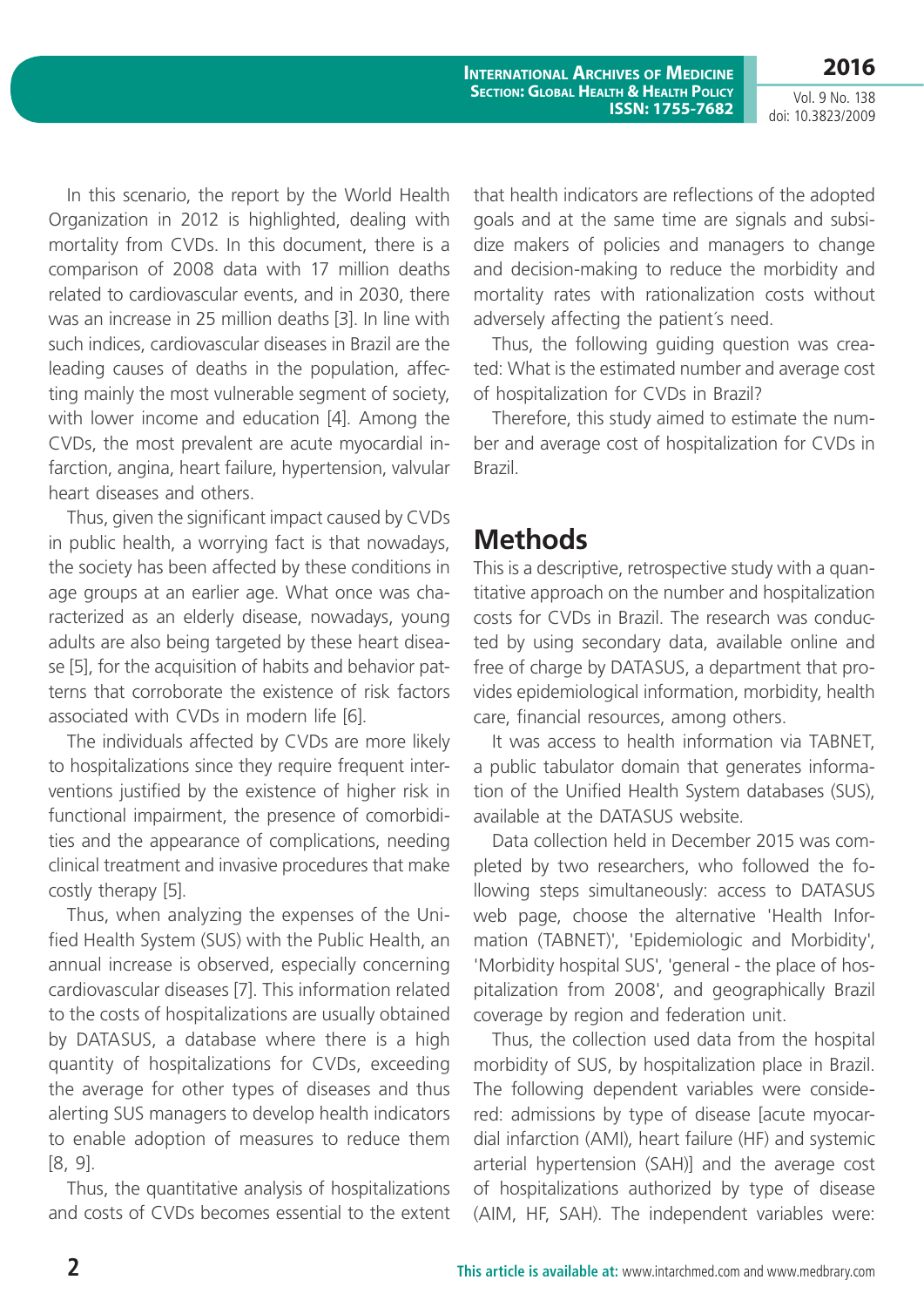**2016**

Vol. 9 No. 138 doi: 10.3823/2009

gender, race, age, region, service character and time coverage (January 2008 to September 2015). It is highlighted that this period was selected due to the full availability of information on the DATA-SUS system. For population estimates, there was information obtained from the Brazilian Institute of Geography and Statistics (IBGE), collected through the DATASUS website.

Data tabulated by TABNET were transported to Microsoft Excel 2010 and analyzed using simple descriptive statistics. By being an available secondary data research of open access, the Research Ethics Committee submission of this study was exempt.

#### **Results**

CVDs (AMI, SAH, and HF) had 3,220,133 hospitalizations between 2008 and September 2015, with emphasis on the HF that alone accounted for 1,919,429 of the hospitalizations.

The number of hospitalizations for CVDs from January 2008 to September 2015 ranged from 63,338 to 95,343 in the case of AMI, from 46,664 to 101,414 in the case of SAH and from 149,236 to 270,988 in the case of HF.

There was a downward and constant trend for the number of cases of hospital admissions for hypertension and HF from January 2008 to September



2015. However, it was found a growing number of admissions for AMI by the year 2014 **(Figure 1)**.

Regarding the cost of these hospitalizations, there was stability in the amount paid for the cases of hospitalizations for hypertension between 2008 and 2015, with AN average of R\$ 300.51 (min R\$ 274.07; Max R\$ 350.84). The costs of hospitalizations for heart failure and myocardial infarction presented are increasing and constant in this period, averaging R\$ 1,223.05 and R\$ 3,085.15, respectively. **Figure 2** shows the costs of hospitalizations for CVDs from January 2008 to September 2015.

Among the DCVs studied, there was a greater quantity of hospital admissions of males (51.2%; 63.4%) and white (36.4%; 40.8%) for HF and AMI respectively; but female (59.2%) and brown (34.0%) in SAH situations. These admissions occurred predominantly in an emergency and people aged over 50 years old **(Table 1)**.

As shown in Table 01, a number of hospitalizations for HF and AMI are more than double between 50-59 years old (309.615; 164.497), compared to 40-49 years old (143.314; 76.852). This trend also occurs in hospitalizations for hypertension to the age group of 40-49 years old.

When analyzing regions, the highest number of hospital admissions for AMI and HF occurred in the Southeast (51.7%; 42.0%) and hypertension in the



Source: Ministry of Health, the Hospital Information System of the Unified Health System (SIH-SUS). SAH: systemic hypertension; HF: heart failure; AMI: Acute Myocardial Infarction.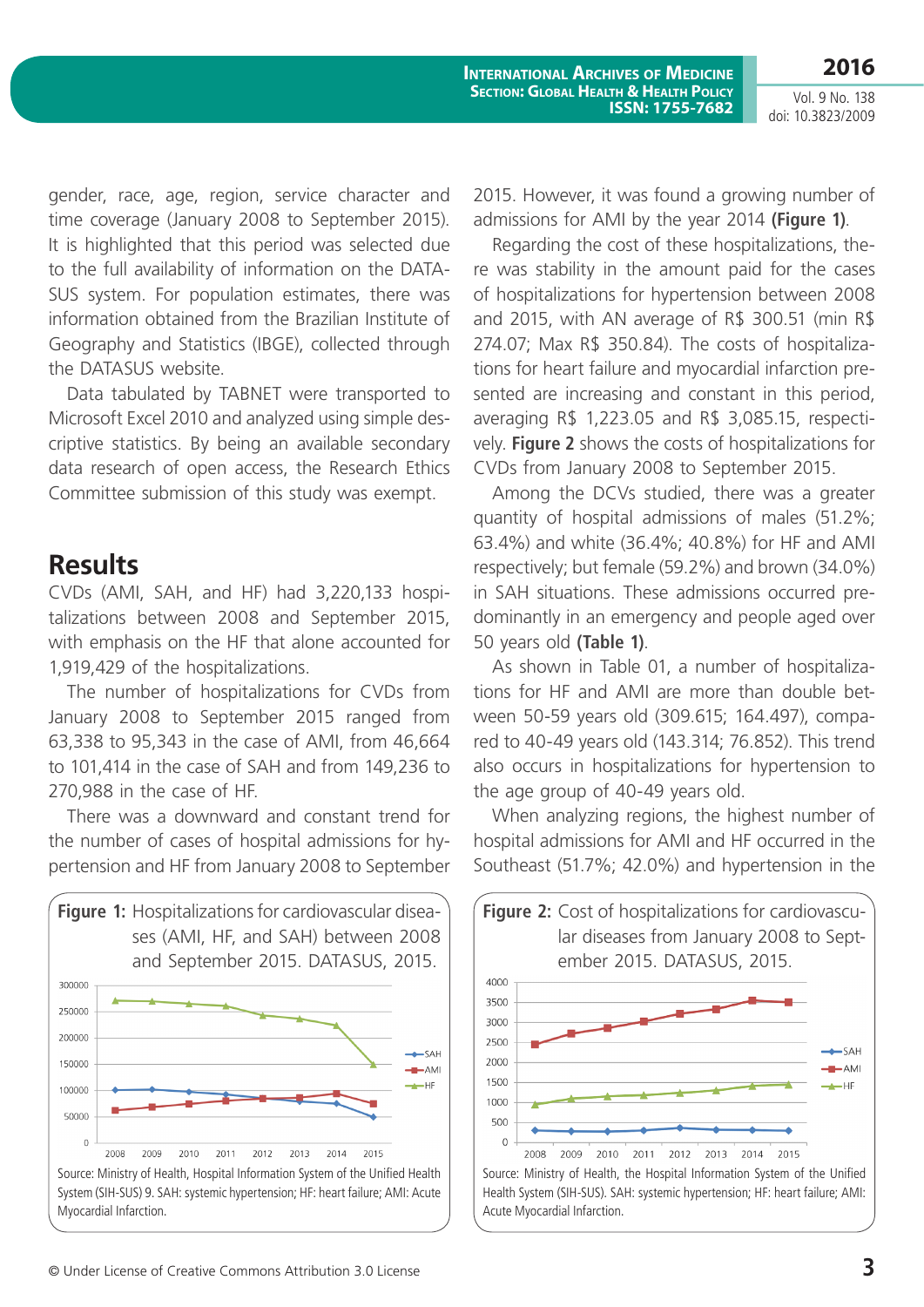**2016** Vol. 9 No. 138

doi: 10.3823/2009

#### **Table 1.** Distribution of the domains and facets of QoL. João Pessoa, PB, 2015.

| <b>Variables</b>       | <b>Number of Hospitalizations (2008-2015)</b> |               |                |      |         |      |
|------------------------|-----------------------------------------------|---------------|----------------|------|---------|------|
|                        | N                                             | $\frac{1}{2}$ | N              | $\%$ | N       | Ν    |
| Gender                 |                                               |               |                |      |         |      |
| Male                   | 277.131                                       | 40.8          | 983.203        | 51.2 | 394.454 | 63.4 |
| Female                 | 401.343                                       | 59.2          | 936.226        | 48.8 | 227.776 | 36.6 |
| Race                   |                                               |               |                |      |         |      |
| Without<br>information | 238.642                                       | 35.2          | 605.137        | 31.5 | 210.861 | 33.9 |
| White                  | 176.244                                       | 26.0          | 698.328        | 36.4 | 253.673 | 40.8 |
| <b>Brown</b>           | 231.019                                       | 34.0          | 519.967        | 27.1 | 136.093 | 21.9 |
| <b>Black</b>           | 28.590                                        | 4.2           | 86.021         | 4.5  | 18.194  | 2.9  |
| Yellow                 | 2.798                                         | 0.4           | 7.474          | 0.4  | 2.982   | 0.4  |
| Indigenous             | 1.181                                         | 0.2           | 2.502          | 0.2  | 427     | 0.1  |
| Age group (years old)  |                                               |               |                |      |         |      |
| $\geq 80$              | 84.306                                        | 12.4          | 403.563        | 21.0 | 59.038  | 9.5  |
| 70-79                  | 137.547                                       | 20.3          | 507.270        | 26.4 | 124.334 | 20.0 |
| 60-69                  | 151.403                                       | 22.3          | 444.379        | 23.2 | 174.395 | 28.0 |
| 50-59                  | 134.364                                       | 19.8          | 307.001        | 16.0 | 163.227 | 26.2 |
| $40 - 49$              | 92.071                                        | 13.6          | 141.985        | 7.5  | 76.251  | 12.3 |
| 30-39                  | 45.480                                        | 6.7           | 56.775         | 2.9  | 18.854  | 3.0  |
| $20 - 29$              | 22.564                                        | 3.3           | 24.891         | 1.3  | 4.502   | 0.7  |
| $<1-19$                | 10.739                                        | 1.6           | 33.565         | 1.7  | 1.629   | 0.3  |
| Region<br>1            |                                               |               |                |      |         |      |
| Southeast              | 234.007                                       | 34.5          | 805.873        | 42.0 | 321.160 | 51.7 |
| Northeast              | 241.861                                       | 35.6          | 459.469        | 239  | 117.070 | 18.8 |
| South                  | 63.357                                        | 9.4           | 409.421        | 21.3 | 125.268 | 20.1 |
| Midwest                | 65.228                                        | 9.6           | 143.304        | 7.5  | 35.208  | 5.6  |
| North                  | 74.021                                        | 10.9          | 101.362        | 5.3  | 23.524  | 3.8  |
| Service                |                                               |               |                |      |         |      |
| Emergency              | 629.473                                       | 92.8          | 1.815.254 94.6 |      | 568.674 | 91.4 |
| Elective               | 48.935                                        | 7.2           | 103.654        | 5.4  | 53.484  | 8.6  |
| Others                 | 66                                            | 0.0           | 521            | 0.0  | 72      | 0.0  |

Source: Ministry of Health, the Hospital Information System of the Unified Health System (SIH-SUS). SAH: systemic hypertension; HF: heart failure; AMI: Acute Myocardial Infarction Northeast (35.6%). By considering proportionally, the quantitative population estimated by IBGE in 2010, it appears that the greatest number of hospitalizations for hypertension and AMI per number of inhabitants occurs in the North and HF in the South.

Regarding hospitalization in the adult age group (20-59 years old) and elderly (>60 years old), it is observed that most adults are hospitalized for hypertension (43.4%) while the elderly admissions were most by HF (70.6%).

## **Discussion**

This study revealed that hospitalizations for CVDs are quite significant within the panorama of Brazilian public health, especially for HF reflecting high rates of hospitalization, despite the slight decrease observed in the research results.

A survey conducted in São Paulo involving CVDs shows the need for investment to deal with these health conditions and warn that even with decreased numbers in Brazil, it is characterized as an alarming statistic [10].

A study in the Federal District on the sensitive causes to the hospitalization process confirms this study, identifying HF as the second cause of hospitalization, corresponding to 12% of all causes raised. Other findings similar to this research were the prevalence of hospitalizations for HF affecting males aged over 60 years old since the aging process is a determining factor for the development of chronic diseases and their complications [11].

DATASUS show that HF represents the leading cause of hospitalization among the CVDs in the country when compared with other hypertensive diseases (244.788); another ischemic heart disease (1.160.604); conduction disorders and cardiac arrhythmias (430.023) and other heart diseases (279.442). Thus, it is assumed that this happens due to the etiology of HF be multiple and caused by any condition that determines the reduction of the blood pumping through the heart [12].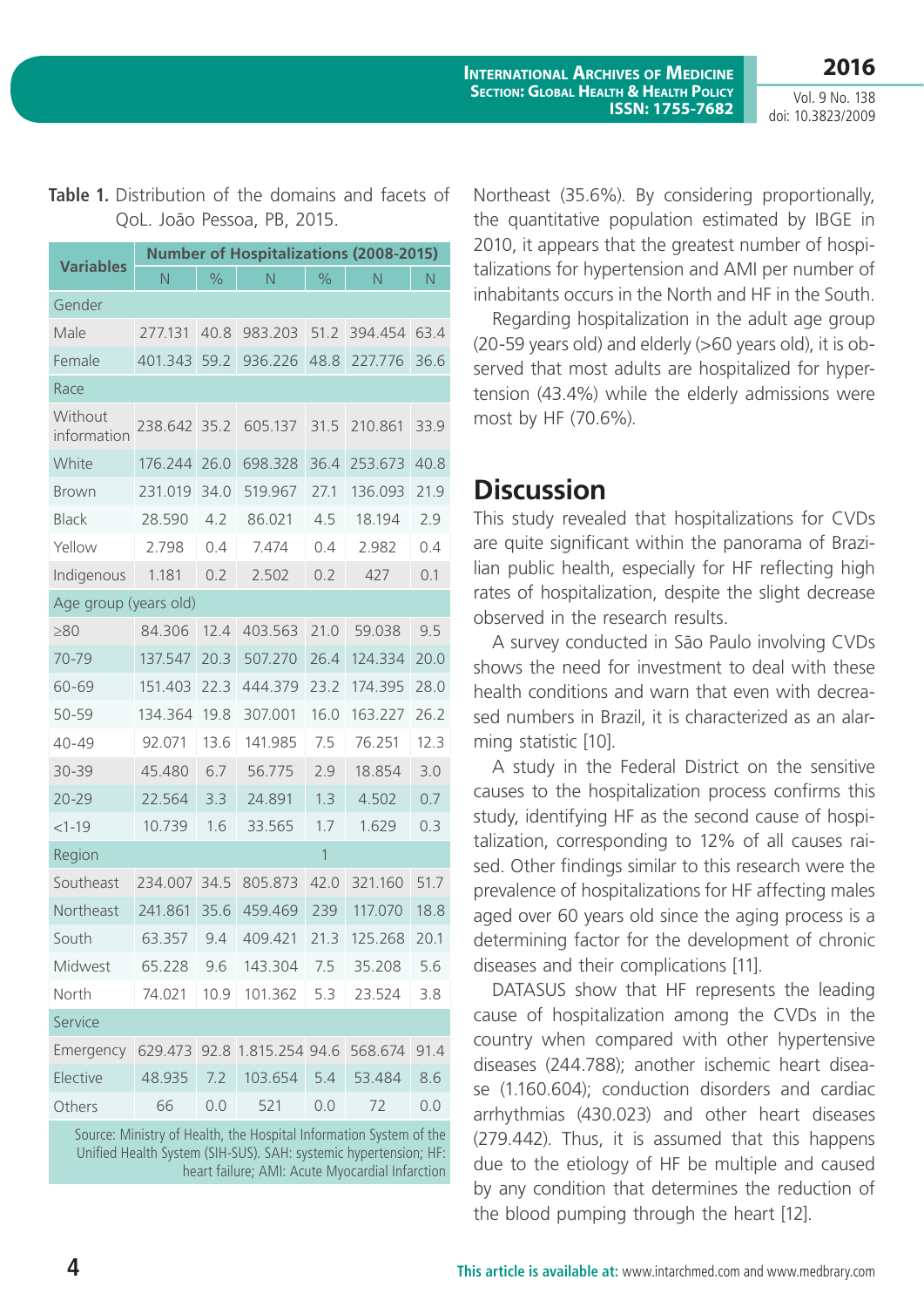Vol. 9 No. 138 doi: 10.3823/2009

**2016**

Similar circumstance as the trend of reduction in hospitalization caused by hypertension was observed in the study consistently to other research. In a study on the amount of hospitalizations investigated by the hospital information system and basic care information system, there was a decrease in the rates of hospitalization for hypertension estimated at 60% of all hospital admissions, especially in the elderly population [13].

According to some researchers, this decrease has been attributed to increased coverage of health strategies of the family developing their work preventively in injuries and the consequences of hypertension, reality found of the State of Rio de Janeiro [13].

Opposite to the data discussed here so far, there was a significant increase in admissions for AMI. This reality is shown in a survey conducted in the city of Belo Horizonte that indicated the magnitude of the number of people with this diagnosis and bringing an increase evidence from 2011, which is consistent with this research. It is noticed that over the years, the numbers only grow and in 2014 there was a higher proportion of people who required hospitalization for this ischemic disease [14].

In this scenario, although CVDs have suffered a drop in mortality worldwide [15], hospitalization rates remain at alarming as shown in the numbers presented in this study, being responsible for onerous costs for the treatment chain, specifically in the therapeutic process of HF and the AMI.

It is inferred that this is a reflection of interventional procedures that involve greater cost for treating these diseases, the possibility of the examination of coronary angiography, coronary angioplasty and cardiac surgery in patients affected with AMI and HF which involve complex technological features and high cost, and specialized human resources that need to qualify continually [16]. Different with this fact, the costs of treatment of patients with hypertension remained stable during the study period, suggesting that this event is related to the therapeutic profile of the disease, predominantly clinical. In this context, there is the relationship between CVDs and costs produced by them [17].

In this sense, there is a progressive reduction in mortality by CVDs. However, despite this reduction, there are even higher rates of morbidity and hospital admissions for these diseases. It is worth noting that the spatial distribution by CVDs in Brazil undergoes changes when analyzing the various regions that make up the country, justified by the different degree of exposure to risk factors such as environmental, process of urbanization, socioeconomic conditions of the population and lifestyle since it is scientifically proven that the presence of modifiable risk factors (smoking, sedentary lifestyle, poor eating habits, hypertension, diabetes) and non-modifiable (sex, gender, age, genetic predisposition) predispose individuals to develop CVDs [4].

In this line of thought, it is understood the importance of reducing statistics related to CVDs from the control of risk factors to minimize the consequences and damage of the disease in the individual´s daily life. To achieve this end, measures are being incorporated into the routines of health institutions, exemplified in monitoring activities of patients, educational, encouraging the maintenance of a healthy life, food control and the incorporation of physical exercise in the patient´s routine [18].

With the socioeconomic impact that CVDs has been causing both globally and in our country, there was the need to develop action plans to control and prevent severities for DCNT, which fall under the CVDs as the plans made by Pan American Health Organization (PAHO) and the Ministry of Health which aim to prioritize actions and investments, setting goals and commitments to be undertaken, highlighting the need for investments to reduce the significant data and costs shown in the literature and in this study [19].

Statistics already show trends in the world and our country as the quantitative growth of CVDs. Its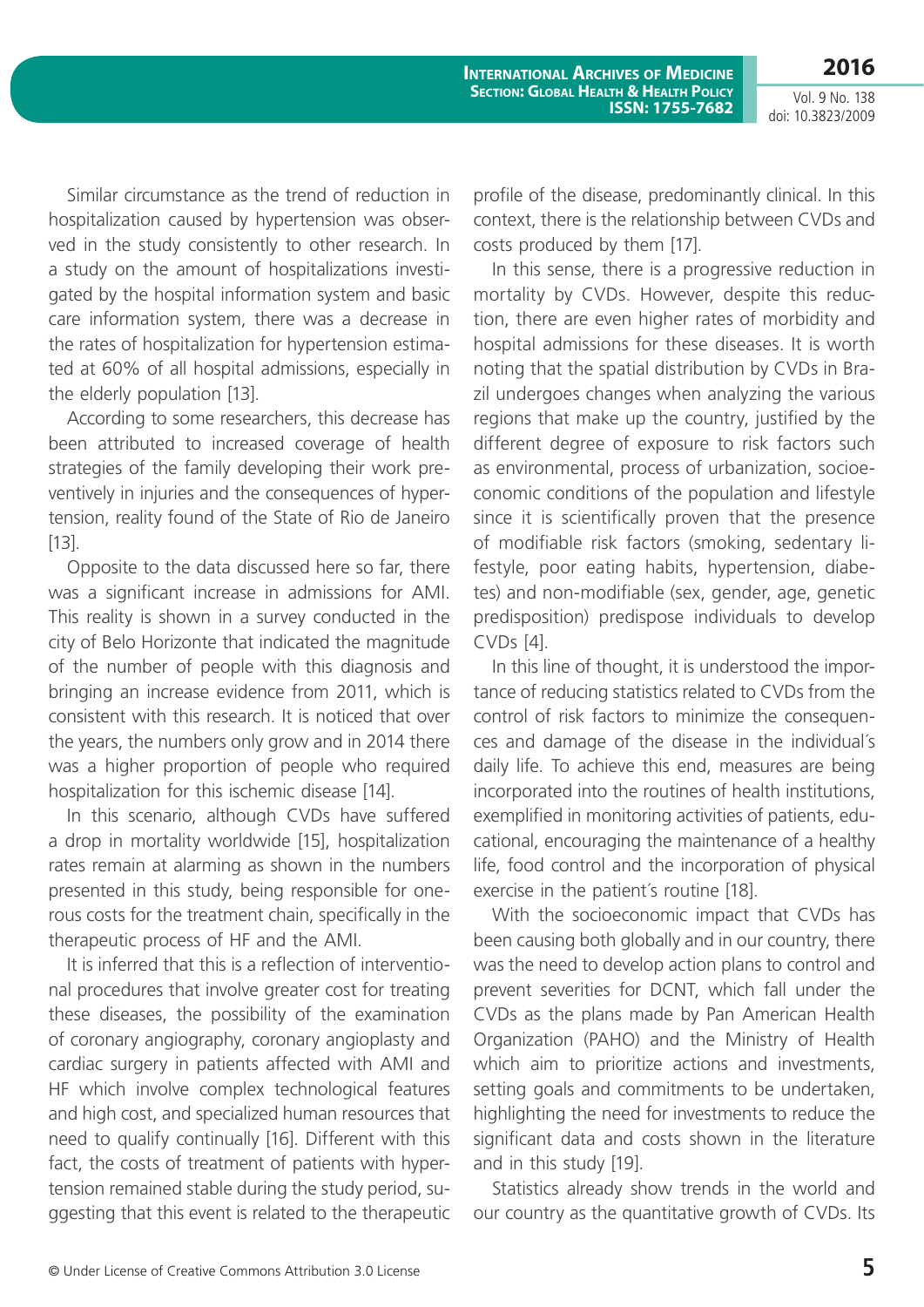**2016**

Vol. 9 No. 138 doi: 10.3823/2009

instances are already too sufficient for the establishment of a strategic policy to address them. It is not just a clinical occurrence, and as such, it demands a government sectoral response. A systemic and global vision to overcome them is necessary [20].

To achieve this strategic and coordinated government policy is required in advance, that the State relativize the monetarist design - present in most government conveyances - that public health should be drawn from only their costs [20]. Overcoming this view means ensuring public investment as a state policy and consolidate it as an ironclad policy, planned and crosscutting. Its application will strengthen the essential preventative design. In this context, the contemporary "outbreak" of CVDs can be minimized.

## **Conclusion**

CVDs continue to relate to the large increase in hospitalization rates from the analysis of the expenses of the Unified Health System (SUS) to Public Health. An annual increase is observed, especially heart failure. In this sense, it is alerted to the need to intensify the control of risk factors of CVDs to minimize the costs that they cause, especially concerning primary prevention, strengthening guided initiatives in more simple and effective procedures that will reduce hospitalizations.

In this study, it was possible to identify the wealth of important information and statistics for the health scenario which is grouped in DATASUS portal. It is also worth noting that even with the ease of access to the theme chosen, there are limitations in some aspects, because the SIH/SUS system does not indicate the occurrence of readmissions, being an important data for the quantitative of admissions found.

Therefore, it is reinforced the need to understand the CVDs not just as costly to the health system, but as a mirror to adjust service priorities and treatment of patients with myocardial infarction, heart failure, and high blood pressure, and thus allowing a greater and better access to health services by the population.

## **References**

- **1.** Ministry of Health (BR). Report: Economic evaluation of health technologies: cost-effectiveness analysis and budget impact of statins in the treatment of dyslipidemias; 2010.
- **2.** Andrade JPA, Mattos LAP, Carvalho AC, CA Machado, Oliveira GMM. national program of qualification of doctors in the prevention and comprehensive care cardiovascular disease. Rev Arq Bras Cardiol. 2013; 100 (3): 203-2011.
- **3.** World Health Organization. Health-related Millennium Development Goals. France: WHO; 2012.
- **4.** Guimarães RM, Andrade SSCA, Machado EL, Bahia CA, Oliveira MM, Jacques FVL. Regional differences in the transition from cardiovascular disease mortality in Brazil, 1980 to 2012. Rev Paman Salud Publica. 2015; 37 (2): 83-9.
- **5.** ST Silva, Ribeiro RCHM. Main causes of hospitalization for cardiovascular disease in the elderly in UCOR. Rev Ciênc Health. 2012; 19 (3): 65-70.
- **6.** Ribas cardiovascular risk factors and associated factors in students from the city of Belém, Pará, Brazil. Rev Cad Public Health, Rio de Janeiro. 2014; 30 (3): 577-586.
- **7.** Moraes MGT. Impact of cardiovascular diseases in the publicservice cost analysis. [dissertation]. Botucatu, 2011.
- **8.** Lentsck MH, Mathias TAF. Hospitalization for cardiovascular disease and the Family Health Strategy coverage. Rev. Latino-Am. Enfermagem.2015; 23 (4): 611-9.
- **9.** Brazil. Ministry of Health, the Hospital Information System of the Unified Health System (SIH-SUS).
- **10.** Mansur AP; Favarato D. Mortality from cardiovascular diseases in Brazil and in the metropolitan region of São Paulo:. Update 2011. Arq Bras. Cardiol. [Online]. 2012; 99 (2): 755-761.
- **11.** Junqueira RMP & Duarte EC. Hospitalizations for causes sensitive to primary care. Rev Public Health 2012; 46 (5): 761-8.
- **12.** Oak MFO. therapy adherence assessment in patients with chronic heart failure. Rev Psicología de la Salud y Epidemiología Prevención.2011; 72-76.
- **13.** Marques AP; Montilla DER; Almeida WSA; Andrade CLT. Hospitalization of seniors for conditions sensitive to primary health care. Rev. Saúde Pública [online]. 2014, 48 (5): 817-826.